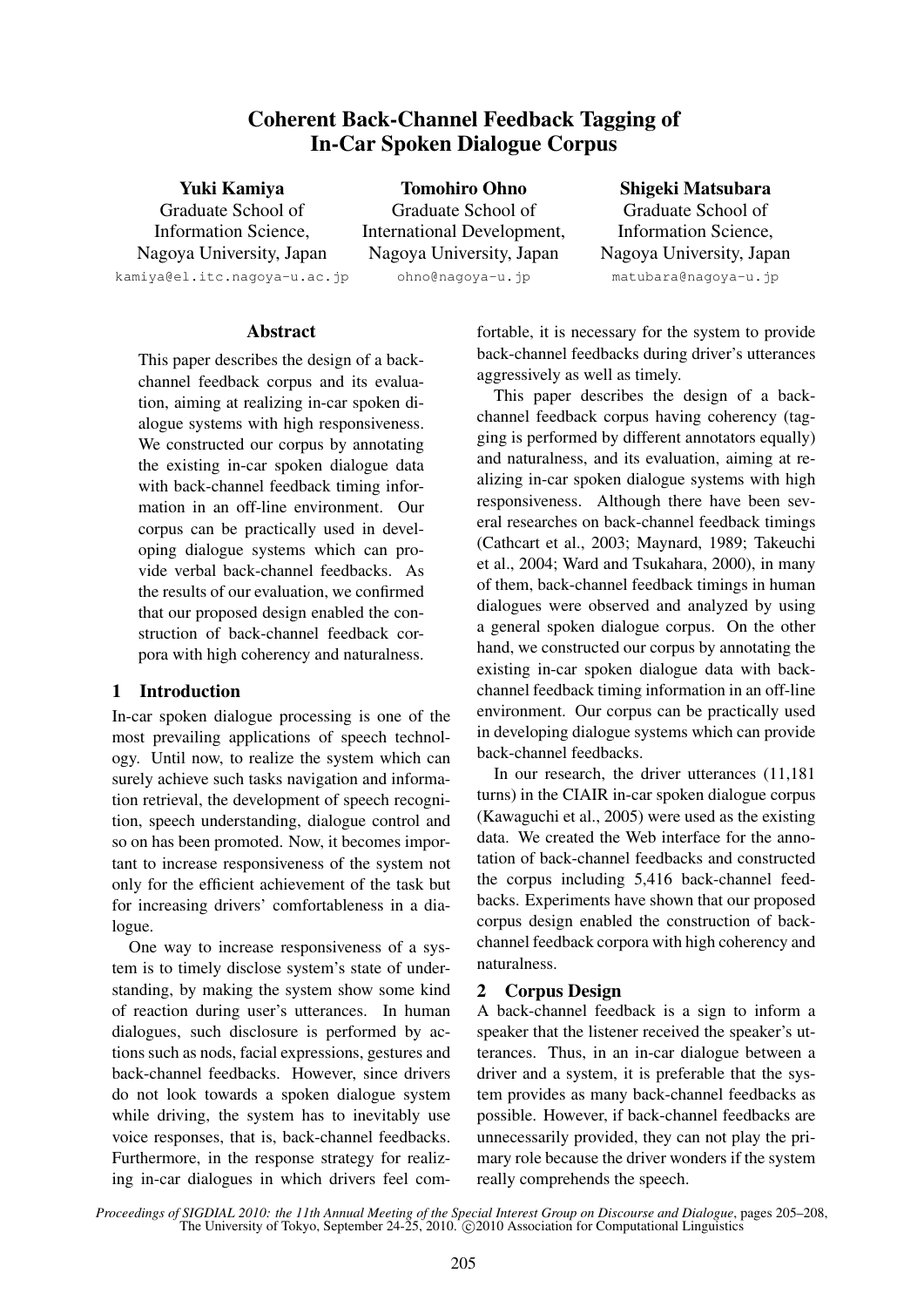For this reason, the timings at which the system provides back-channel feedbacks become important. Several researches investigated backchannel feedback timings in human-human dialogues (Cathcart et al., 2003; Maynard, 1989; Takeuchi et al., 2004; Ward and Tsukahara, 2000). They reported back-channel feedbacks had the following tendencies: "within or after a pause," "after a conjunction or sentence-final particle," and "after a clause wherein the final pitch descends."

However, it is difficult to systematize the appropriate timings of back-channel feedbacks since their detection is intertwined in a complex way with various acoustic and linguistic factors. Although machine learning using large-scale data would be a solution to the problem, existing spoken dialogue corpora are not suitable for direct use as data, because the timings of the backchannel feedbacks lack coherency due to the influence of factors such as the psychological state of a speaker, the environment and so on.

In our research, to create more pragmatic data in which the above-mentioned problem is solved, we constructed the back-channel feedback corpus with coherency. To this end, we established the following policies for annotation:

- Comprehensive tagging: Back-channel feedback tags are provided for all timings which are not unnatural. In human-human dialogues, there are some cases that even if a timing is suited for providing a back-channel feedback, no back-channel feedback is not provided (Ward and Tsukahara, 2000). On the other hand, in our corpus, comprehensive tagging enables coherent tagging.
- Off-line tagging: Annotators tag all timings at which back-channel feedbacks can be provided after listening to the target speech one or more times. Compared with providing back-channel feedbacks in on-line environment, the off-line annotation decreases the chances of tagging wrong positions or failing in tagging back-channel feedbacks, realizing coherent tagging.
- Discretization of tagging points: Tagging is performed for each segment into which driver's utterances are divided. In a normal dialogue, the listener can provide backchannel feedbacks whenever he/she wants to, but the inconsistency in the timings to give such feedbacks becomes larger in exchange



Figure 1: Sample of transcribed text

for smaller restrictions. The discretization of tagging points enables not only coherent tagging but also the reduction of tagging cost.

• Elaboration using synthesized sound: An annotator checks the validity of the annotation by listening to the sounds. In other words, an annotator elaborates the annotation by revising it many times by listening to the automatically created dialogue sound which includes not only driver's voices but also sounds of back-channel feedbacks generated according to the provided timings. The backchannel feedbacks had been synthesized by using a speech synthesizer because our corpus aims to be used for implementing the system which can provide back-channel feedbacks.

# 3 Corpus Construction

We constructed the back-channel feedback corpus by annotating an in-car speech dialogue corpus.

## 3.1 CIAIR in-car spoken dialogue corpus

We used the CIAIR in-car spoken dialogue corpus (Kawaguchi et al., 2005) as the target of annotation. The corpus consists of the speech and transcription data of dialogues between a driver and an operator about shopping guides, driving directions, and so on. Figure 1 shows an example of the transcription. We used only the utterances of drivers in the corpus. We divided the utterances into morphemes by using the morphological analyzer Chasen<sup>1</sup>. In addition, each morpheme was provided start and end times estimated by using the continuous speech recognition system Julius<sup>2</sup>.

## 3.2 Tagging of spoken dialogue corpus

We constructed the corpus by providing the backchannel feedback tags at the proper timings for the driver's utterances, according to the design described in Section 2.

<sup>1</sup> http://chasen-legacy.sourceforge.jp 2 http://julius.sourceforge.jp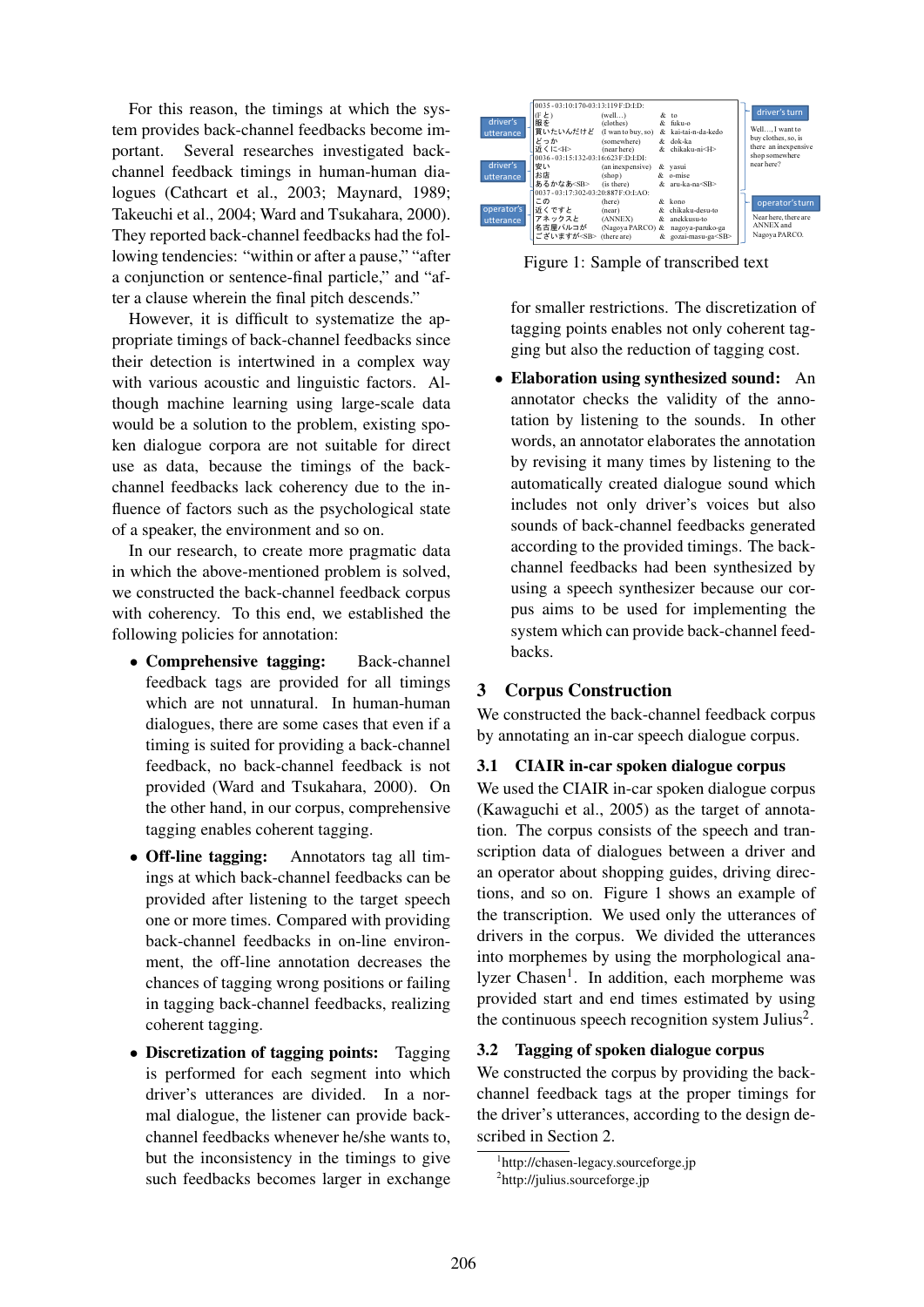|       | content          | start time |       | end time |  |
|-------|------------------|------------|-------|----------|--|
| sp    | [short pause]    |            | 0.000 | 0.030    |  |
| (Fと)  | (Well)           |            | 0.030 | 0.090    |  |
| 服     | (clothes)        |            | 0.090 | 0.340    |  |
| を     | (no translation) |            | 0.340 | 0.520    |  |
| sp    | [short pause]    |            | 0.520 | 0.610    |  |
| 買い    | (buy)            |            | 0.610 | 0.850    |  |
| たい    | (want to)        |            | 0.850 | 1.080    |  |
| ん     | (no translation) |            | 1.080 | 1.150    |  |
| だ     | (no translation) |            | 1.150 | 1.240    |  |
| けど    | (so)             |            | 1.240 | 1.420    |  |
| どっ    | (somewhere)      |            | 1.420 | 1.670    |  |
| か     | (no translation) |            | 1.670 | 1.850    |  |
| 近く    | (near hear)      |            | 1.850 | 2.190    |  |
| $I =$ | (no translation) |            | 2.190 | 2.880    |  |
| sp    | [short pause]    |            | 2.880 | 3.080    |  |
| pause | [pause]          |            | 3.080 | 4.992    |  |
| 安い    | (inexpensive)    |            | 4.992 | 5.362    |  |
| お     | (no translation) |            | 5.362 | 5.422    |  |
| 店     | (shop)           |            | 5.422 | 5.652    |  |
| ある    | (is there)       |            | 5.652 | 5.832    |  |
| か     | (no translation) |            | 5.832 | 5.982    |  |
| なあ    | (no translation) |            | 5.982 | 6.272    |  |

Figure 2: Sample of division of a dialogue turn into basic segments

For "comprehensive tagging," an annotator listens to each dialogue turn<sup>3</sup> from the start and tags a position where a back-channel feedback can be provided when the timing is found. Here, the timing of the last back-channel feedback is also used for judging whether or not the timing is unnatural.

For "off-line tagging," an annotator tags the transcribed text of each dialogue turn of drivers.

To perform "discretization of tagging points," a dialogue turn is assumed to be a sequence of morphemes or pauses (hereafter, we call them basic segments), which are continuously arranged on the time axis, and it is judged whether or not a back-channel feedback should be provided at each basic segment. Here, in consideration of the unequal pause durations, if the length of a pause is over 200ms, the pause is divided into the initial 200ms pause and the subsequent pause, each of which is considered as a basic segment. Figure 2 shows an example of a dialogue turn divided into basic segments.

Furthermore, for "elaboration using synthesized sound," we prepared the annotation environment where the dialogue sound including not only driver's voice but also back-channel feedbacks generated according to the provided timings is automatically created in real time for annotators to listen to. There are several types of back-channel feedbacks and in normal conversations, we choose and use appropriate back-channel feedbacks from among them according to the scene. In our study,



Figure 3: Web interface for tagging

| Table 1: Size of back-channel feedback corpus |
|-----------------------------------------------|
|-----------------------------------------------|

| drivers                | 346    |
|------------------------|--------|
| dialogue turns         | 11,181 |
| clauses                | 16,896 |
| bunsetsus <sup>4</sup> | 12,689 |
| morpheme segments      | 94,030 |
| pause segments         | 19,142 |
| back-channel feedbacks | 5,416  |

we used the most general form "はい *hai* (yes)" for the synthesized speech since our focus was on the timing of back-channel feedbacks. The back-channel feedbacks had been created by using Hitachi's speech synthesizer "HitVoice," and one feedback was placed 50 milli-seconds after the start time of a tagged basic segment.

We developed a Web interface for tagging backchannel feedbacks. Figure 3 shows the Web interface. The interface displays a sequence of basic segments in a dialogue turn in table format. Annotators perform tagging by checking basic segments where a back-channel feedback can be provided.

#### 3.3 Size of back-channel feedback corpus

Table 1 shows the size of our corpus constructed by two trained annotators. The corpus includes 5,416 back-channel feedbacks. This means that a back-channel feedback is generated at intervals of about 21 basic segments.

#### 4 Corpus Evaluation

We conducted experiments for evaluating the tagging in the constructed corpus.

 $3A$  dialogue turn is defined as the interval between the time at which the driver starts to utter just after the operator finishes uttering and the time at which the driver finishes uttering just before the operator starts to utter.

<sup>4</sup>*Bunsetsu* is a linguistic unit in Japanese that roughly corresponds to a basic phrase in English. A bunsetsu consists of one independent word and zero or more ancillary words.